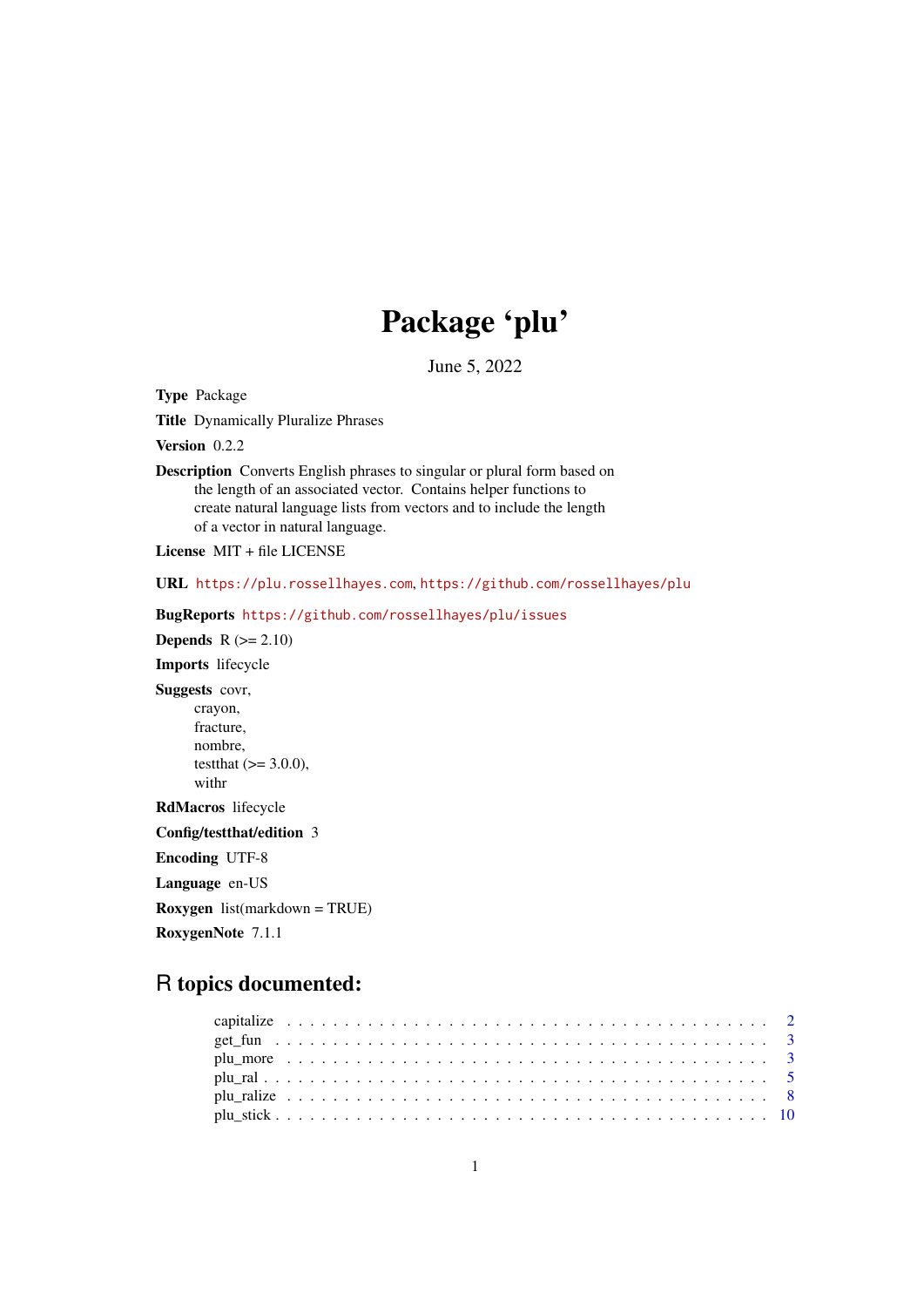<span id="page-1-0"></span>

### Description

capitalize() returns a character vector x with the first alphabetic character replaced with a capital form (if one exists).

### Usage

capitalize(x)

plu\_capitalize(x)

is\_capital(x, strict = FALSE)

is\_capitalized(x, strict = FALSE)

# Arguments

| x.     | A character vector.                                                          |
|--------|------------------------------------------------------------------------------|
| strict | If strict is TRUE, is_capital() and is_capitalized() return FALSE instead of |
|        | NA when characters are neither capital nor lowercase. Defualts to FALSE.     |

# Details

is\_capital() returns [TRUE](#page-0-0) if all characters are capital, [FALSE](#page-0-0) if all characters are lowercase, and [NA](#page-0-0) if characters are mixed case or any characters are caseless (e.g. numbers, punctuation marks, characters from a unicase language like Arabic, Chinese or Hindi).

is\_capitalized() returns [TRUE](#page-0-0) if the first alphabetic character in a string is capital, [FALSE](#page-0-0) if the first alphabetic character is lowercase, and [NA](#page-0-0) if there are no alphabetic characters.

# Value

capitalize() returns a character vector of the same length as x.

is\_capital() and is\_capitalized() return a logical vector of the same length as x.

```
capitalize(c("word", "a whole phrase"))
capitalize("preserving MIXED Case")
capitalize("... word")
```

```
is\_capital(c("a", "A", "!"))is_capital(c("aa", "AA", "!!"))
is_capital("Aa")
is_capitalized(c("a word", "A word", "a Word"))
is_capitalized("... A word")
is_capitalized("...")
```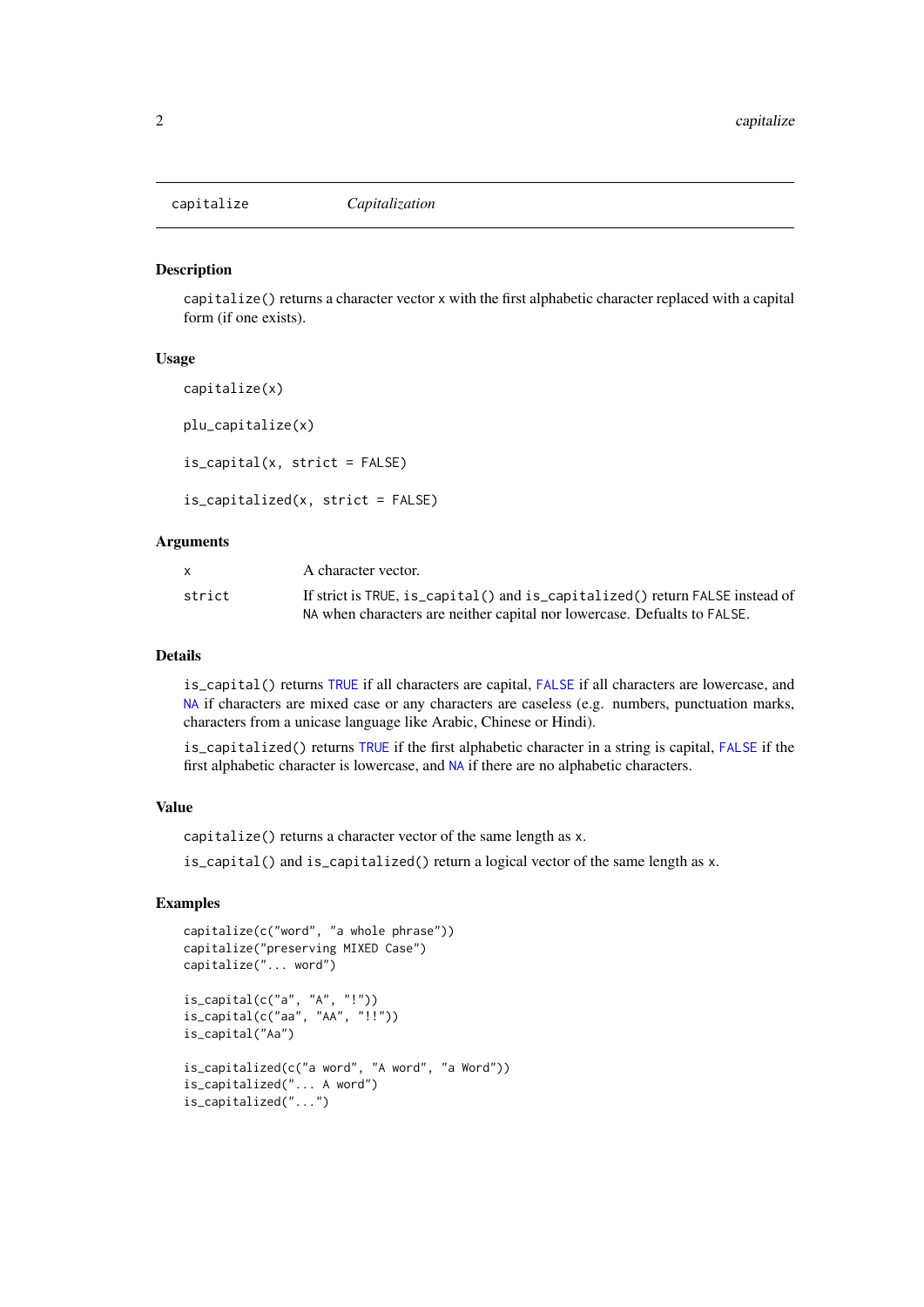<span id="page-2-0"></span>

# Description

Find a function

# Usage

get\_fun(fn, default = identity)

# Arguments

| fn      | A function name, either a character string or an unquoted function name, with<br>or without colons. |
|---------|-----------------------------------------------------------------------------------------------------|
| default | If fn is NULL, the default function is returned. Defaults to identity().                            |

# Value

A function

# Examples

```
get_fun(plu_ral)
get_fun(plu::ral)
get_fun("plu_ral")
get_fun("plu::ral")
get_fun(NULL)
get_fun(NULL, default = plu_ral)
```
plu\_more *Informatively display a maximum number of elements*

# Description

Informatively display a maximum number of elements

# Usage

```
plu_more(x, max = 5, type = TRUE, fn = NULL, ..., det = "more")more(x, max = 5, type = TRUE, fn = NULL, ..., det = "more")
```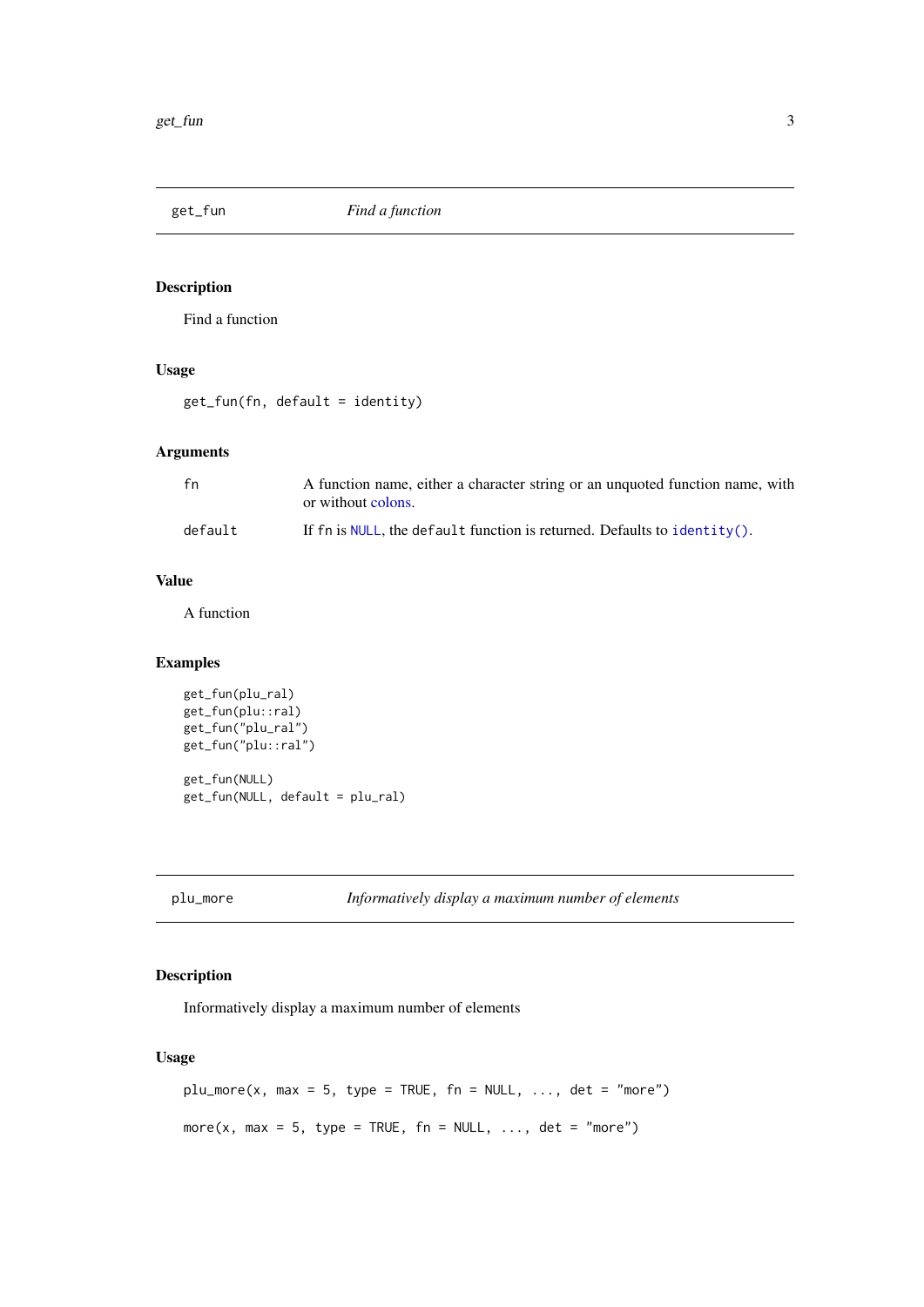# Arguments

| $\mathsf{x}$ | A vector or list.                                                                                                                                                         |
|--------------|---------------------------------------------------------------------------------------------------------------------------------------------------------------------------|
| max          | The maximum number of items to list. Additional arguments are replaced with<br>"n more". Defaults to 5. If max if Inf, NULL, FALSE, or NA, all elements are<br>preserved. |
| type         | A logical or character.                                                                                                                                                   |
|              | • If a character, type is passed to ral () and pasted after the number of ele-<br>ments.                                                                                  |
|              | • If TRUE, the default, the first class of x is used as the type.                                                                                                         |
|              | $-$ If x is a list with different classes of element, "element" is used in place<br>of a class name.                                                                      |
|              | • If FALSE or NA, nothing is pasted after the number of elements.                                                                                                         |
| fn           | A function to apply to the number of additional elements. Default to NULL,<br>which applies no function.                                                                  |
| $\ddots$ .   | Additional arguments to fn.                                                                                                                                               |
| det          | A determiner to place before the number of additional elements. Defaults to<br>"more".                                                                                    |

# Value

If x is a vector, a character vector with a length of max + 1 or less. If x is a list, a list with max + 1 or fewer elements.

```
plu::more(letters)
nrpres<br>plu::more(lette<br># Setting `max`
plu::more(letters, max = 10)
plu::more(letters, max = 27)
# If `max` is Inf or NULL, all elements will be preserved
plu::more(letters, max = Inf)
# If `max` is less than one, no elements will be preserved
plu::more(letters, max = 0)
# Setting element type
plu::more(letters, type = "letter")
# If `type` is FALSE or NULL, no type will be included
plu::more(letters, type = FALSE)
# Automatically generating type
plu::more(1:100)
plu::more(as.list(1:100))
plu::more(c(as.list(1:2), as.list(letters)))
plu::more(fracture::fracture((1:9) / (9:1)))
# Setting a determiner other than "more"
plu::more(letters, det = "other")
```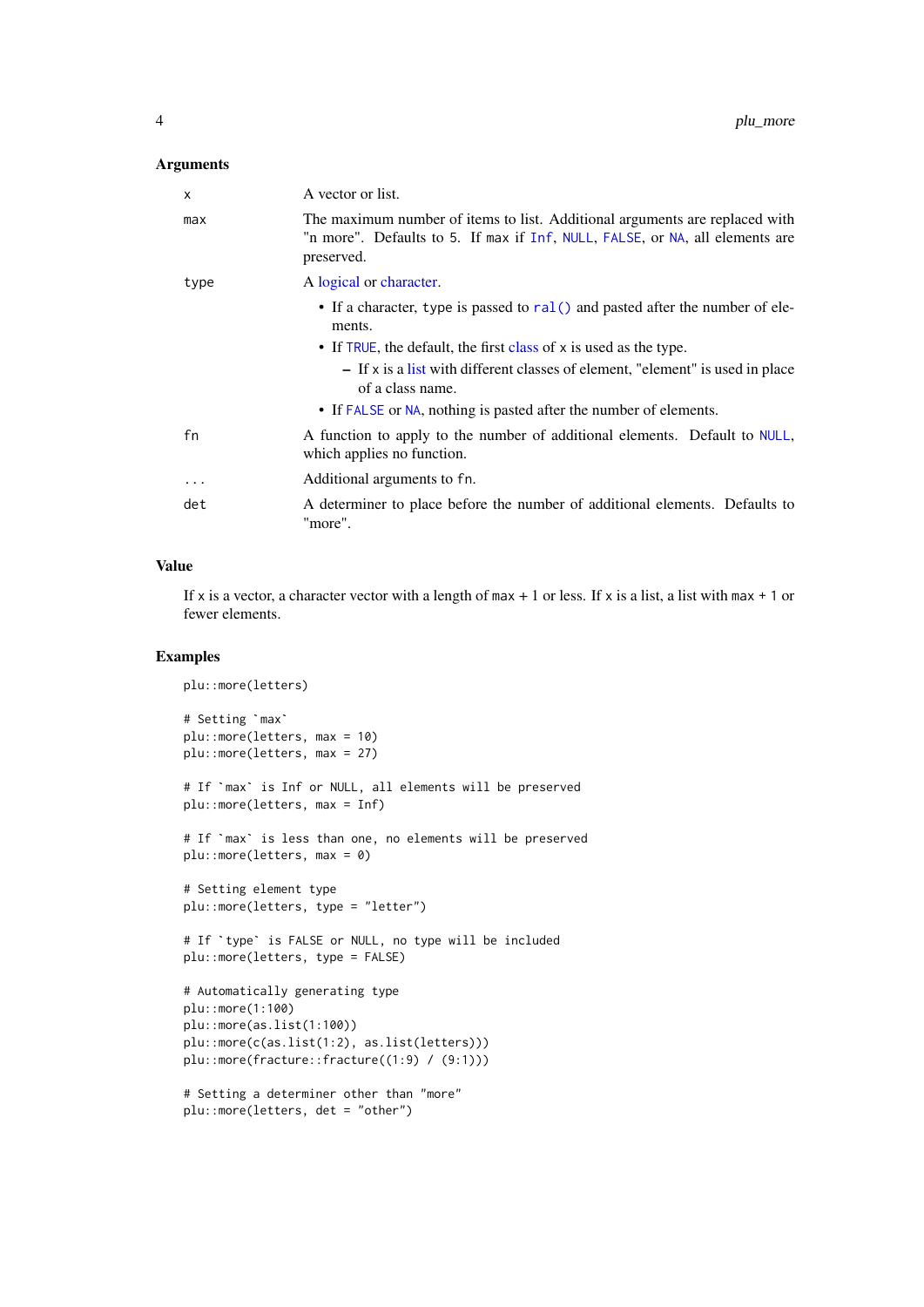# <span id="page-4-0"></span>plu\_ral 5

```
# Use plu::stick() to get a nicely formatted message
plu::stick(plu::more(letters))
# Applying a function to the number
plu::more(letters, fn = nombre::cardinal)
message(plu::stick(plu::more(sapply(letters, crayon::blue), fn = crayon::blue)))
# Automatic pluralization of type
fish <- c("sea bass", "crucian carp", "dace", "coelecanth")
plus:more(fish, max = 3, type = "fish")plus:more(fish, max = 2, type = "fish")teeth <- c("incisor", "canine", "molar", "wisdom tooth")
plu::more(teeth, max = 3, type = "tooth")
plus:more(teeth, max = 2, type = "tooth")cacti <- c("saguaro", "prickly pear", "barrel", "star")
plu::more(cacti, max = 3, type = "cactus")
plu::more(cacti, max = 2, type = "cactus")
# Using plu_more() within a function
verbose_sqrt \leq function(x) {
  if (any(x < 0)) {
    problems \leq -x[x < 0]prob_msg <- crayon::silver(encodeString(problems, quote = "`"))
    warning(
      "Square root is undefined for ",
      plu::stick(plu::more(prob_msg, fn = crayon::silver, type = "input.")),
     call. = FALSE
   )
  }
 sqrt(x)
}
ints <- round(runif(20, -10, 10))
verbose_sqrt(ints)
```
<span id="page-4-2"></span>

plu\_ral *Pluralize a phrase based on the length of a vector*

# <span id="page-4-1"></span>Description

Pluralize a phrase based on the length of a vector

### Usage

```
plu_ral(
 x,
 vector = NULL,
 n_f = NULL,...,
 n = NULL,
```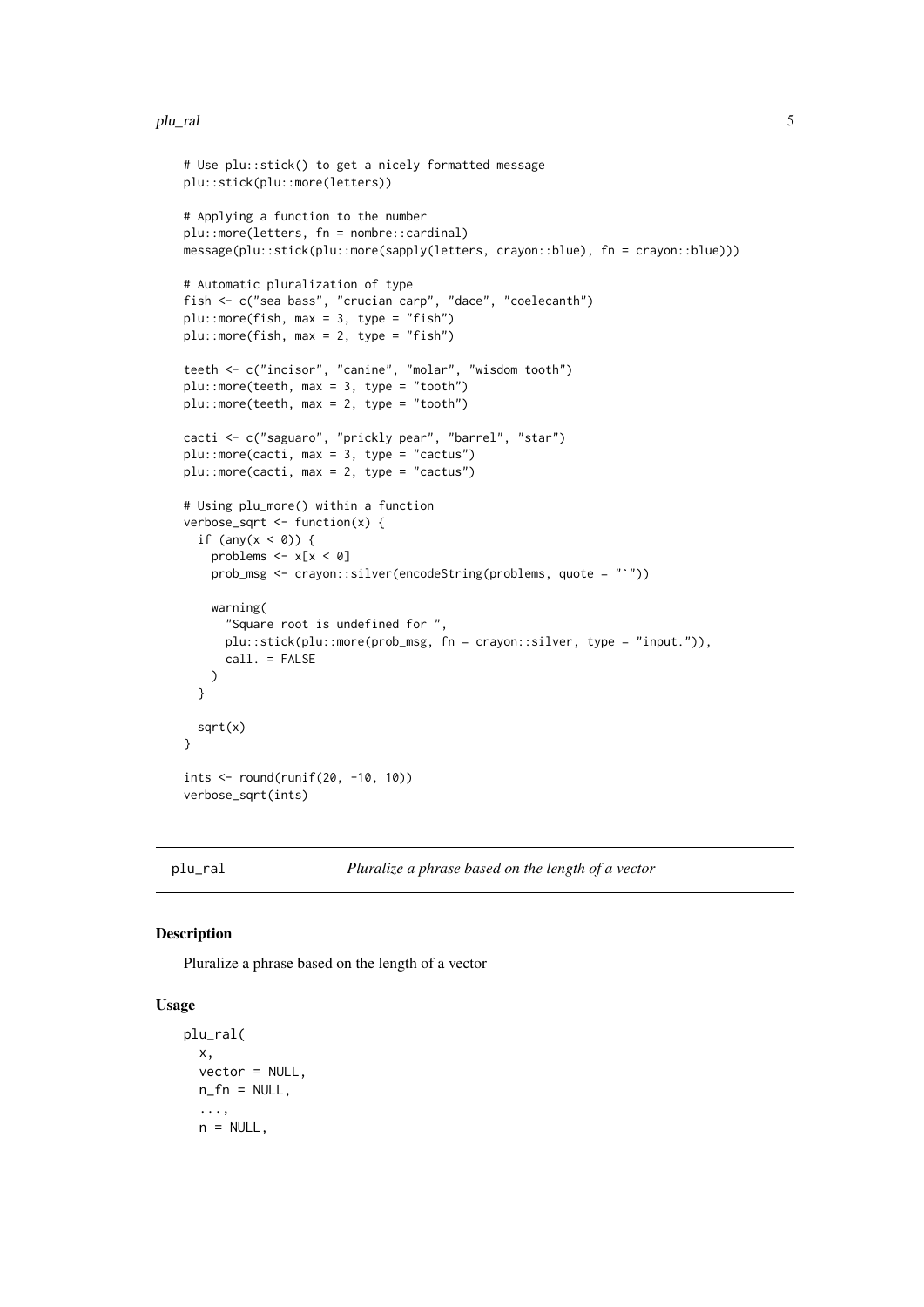### 6 plu\_ral power and the control of the control of the control of the plu\_ral plu\_ral plu\_ral power and the control of the control of the control of the control of the control of the control of the control of the control of

```
p1 = NULL,irregulars = c("moderate", "conservative", "liberal", "none"),
  replace_n = TRUE,
  open = "{''},close = "}"
)
ral(
  x,
  vector = NULL,n_f = NULL,...,
  n = NULL,p1 = NULL,irregulars = c("moderate", "conservative", "liberal", "none"),
  replace_n = TRUE,
  open = "{\cdot}",
  close = "}"
)
```
# Arguments

| $\mathsf{x}$ | An character vector of English words or phrase to be pluralized. See details for<br>special sequences which are handled differently.                                                                                                                                                                                                                                                                                                                                                                                                                                                       |
|--------------|--------------------------------------------------------------------------------------------------------------------------------------------------------------------------------------------------------------------------------------------------------------------------------------------------------------------------------------------------------------------------------------------------------------------------------------------------------------------------------------------------------------------------------------------------------------------------------------------|
| vector       | A vector whose length determines n. Defaults to NULL.                                                                                                                                                                                                                                                                                                                                                                                                                                                                                                                                      |
| $n_{f}$ n    | A function to apply to the output of the special sequence "n". See examples.<br>Defaults to identity, which returns n unchanged.                                                                                                                                                                                                                                                                                                                                                                                                                                                           |
| $\ddots$     | Additional arguments passed to the function n_fn.                                                                                                                                                                                                                                                                                                                                                                                                                                                                                                                                          |
| n            | The number which will determine the plurality of x. Defaults to length (vector).<br>If specified, overrides vector.                                                                                                                                                                                                                                                                                                                                                                                                                                                                        |
| pl           | A logical value indicating whether to use the plural form (if TRUE) or the singular<br>form (if FALSE) of x. Defaults to FALSE when n is 1 or -1 and TRUE for all other<br>values. If specified, overrides n.                                                                                                                                                                                                                                                                                                                                                                              |
| irregulars   | What level of irregularity to use in pluralization. "moderate" uses the most<br>common pluralization. "conservative" uses the most common irregular plural<br>if one exists, even if a regular plural is more common. "liberal" uses a regular<br>plural if it exists, even if an irregular plural is more common. "none" attempts<br>to apply regular noun pluralization rules to all words. See section "Irregular<br>plurals" for more details. Defaults to "moderate". The default can be changed<br>by setting options(plu.irregulars). See examples in ralize() for more<br>details. |
| replace_n    | A logical indicating whether to use special handling for "n". See details. De-<br>faults to TRUE.                                                                                                                                                                                                                                                                                                                                                                                                                                                                                          |
| open, close  | The opening and closing delimiters for special strings. See section "Special<br>strings". Defaults to " $\{$ " and " $\}$ ".                                                                                                                                                                                                                                                                                                                                                                                                                                                               |
|              |                                                                                                                                                                                                                                                                                                                                                                                                                                                                                                                                                                                            |

# Value

The character vector x altered to match the number of n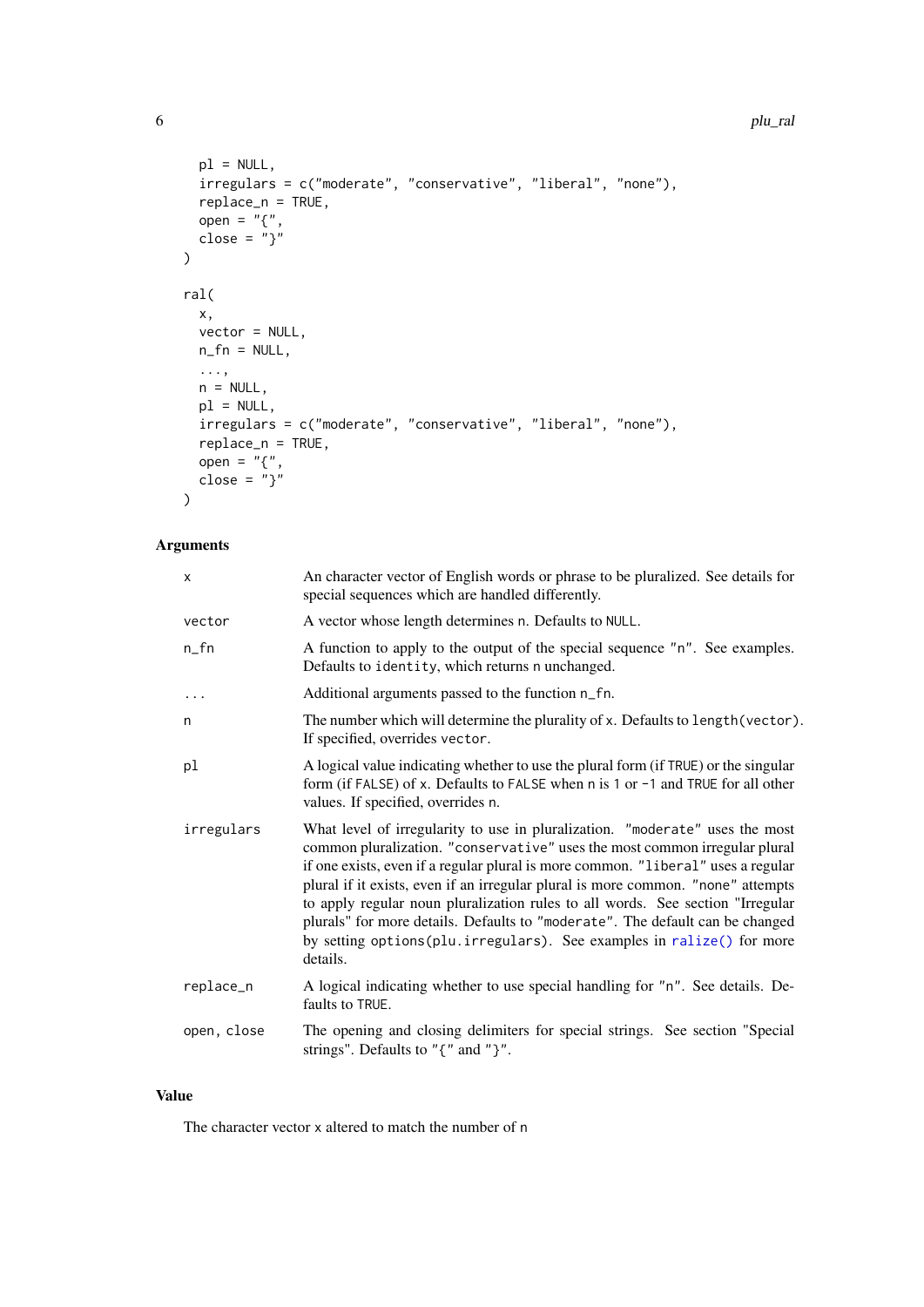### plu\_ral 7 and 7 and 7 and 7 and 7 and 7 and 7 and 7 and 7 and 7 and 7 and 7 and 7 and 7 and 7 and 7 and 7 and 7

### Irregular plurals

Many words in English have both regular and irregular plural forms. For example, the word "person" can be pluralized as "persons" or "people", and the word "formula" can be pluralized as "formulas" or "formulae". plu offers several options for how to handle words with multiple plurals.

- The moderate list attempts to apply the most common pluralization, whether it is regular or irregular. This chooses the irregular plural "people" but the regular plural "formulas".
- The conservative list attempts to apply an irregular plural to every word that has one. This chooses "people" and "formulae", but still uses regular plurals for words that have no irregular plural form.
- The liberal list attempts to apply a regular plural to every word that has one. This chooses "persons" and "formulas", but still uses irregular plurals for words that have no common regular plural, like "women". Many words in English have invariant plurals that look exactly the same as their singular forms, like "fish" or "deer". The liberal list attempts to use regular plurals for these words, producing "fishes" and "deers".
- The none list applies regular pluralization rules to all words, even those with no common regular plural. This produces, for example, "womans" as a plural for "woman" even though this is not a common English word.

# Special strings

Certain strings in x receive special treatment.

- By default, "a" and "an" are deleted in the plural ("a word" to "words").
- The string "n" will be replaced with the length of vector or the number in n.
	- This output can be modified with n\_fn.
- Strings between open and close separated by a pipe will be treated as a custom plural ("{a|some} word" to "a word", "some words").
	- More than two strings separated by pipes will be treated as singular, dual, trial, ... and plural forms. For example, "{the|both|all} word" to "the word" (1), "both words" (2), "all words"  $(3+)$ .
	- See examples for more.
- Any other string between open and close without a pipe will be treated as invariant. For example, "attorney {general}" to "attorneys general" (notice "general" is not pluralized).

## See Also

[plu\\_ralize\(\)](#page-7-2) to convert an English word to its plural form.

```
plu::ral("apple", pl = FALSE)
plu::ral("apple", pl = TRUE)
plu::ral("apple", n = 1)
plu::ral("apple", n = 2)
plu::ral("apple", n = 0)
plus::ral("apple", n = -1)plus::ral("apple", n = 0.5)mon <- c("apple")
tue <- c("pear", "pear")
```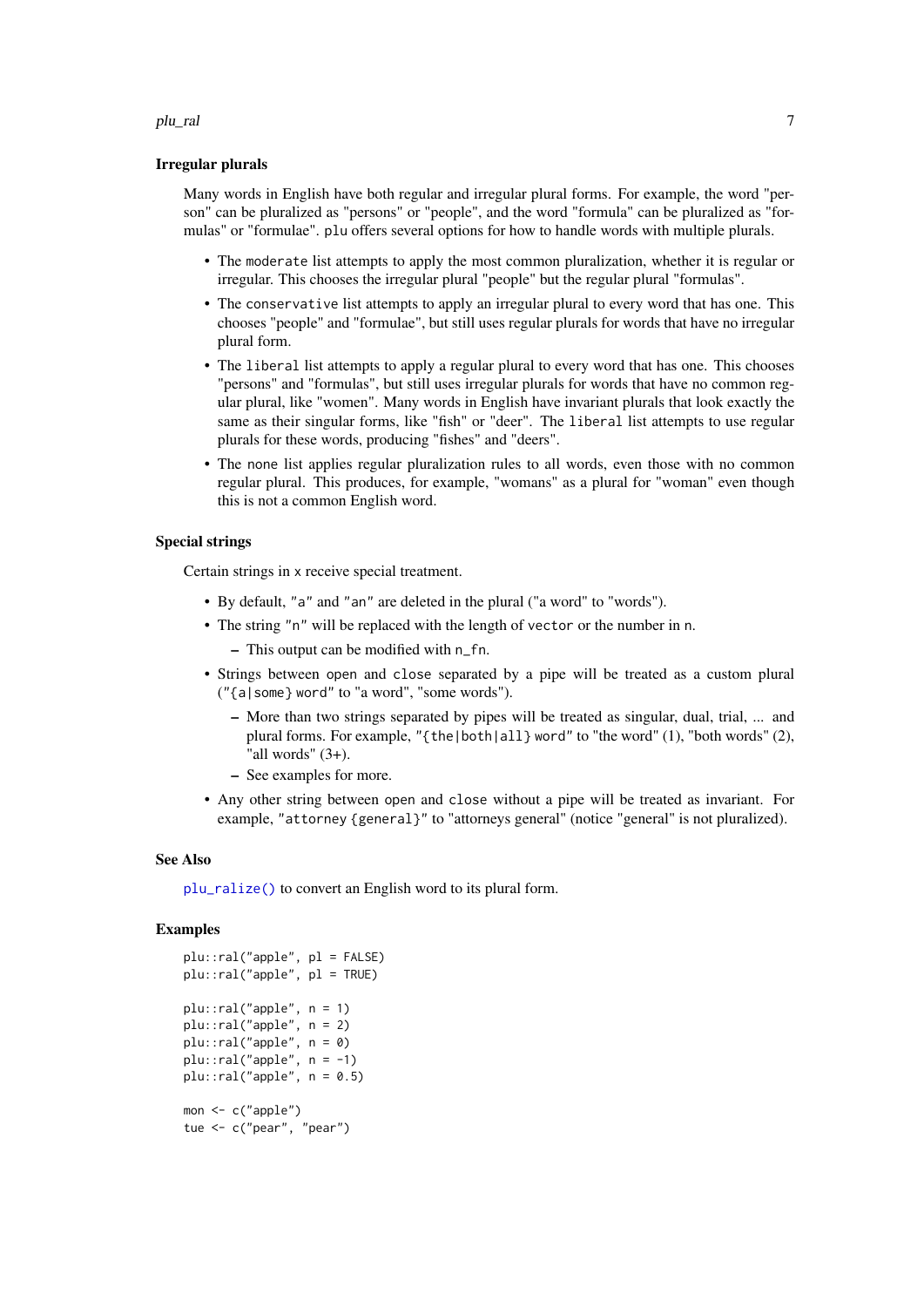```
plu::ral("apple", mon)
plu::ral("pear", tue)
paste("Monday, the caterpillar ate", plu::ral("an apple", mon))
paste("Tuesday, the caterpillar ate", plu::ral("a pear", tue))
paste("Monday, the caterpillar visited", plu::ral("an {apple} tree", mon))
paste("Tuesday, the caterpillar visited", plu::ral("a {pear} tree", tue))
paste("Monday, the caterpillar ate", plu::ral("a {single|multiple} apple", mon))
paste("Tuesday, the caterpillar ate", plu::ral("a {single|multiple} pear", tue))
later <-c(rep("plum", 3), rep("strawberry", 4), rep("orange", 5),
  "chocolate cake", "ice-cream cone", "pickle", "Swiss cheese", "salami",
  "lollipop", "cherry pie", "sausage", "cupcake", "watermelon"
\lambdapaste("The caterpillar ate", plu::ral("{the|both|all of the} apple", mon))
paste("The caterpillar ate", plu::ral("{the|both|all of the} pear", tue))
paste("The caterpillar ate", plu::ral("{the|both|all of the} delicacy", later))
paste("The caterpillar ate", plu::ral("n apple", mon))
paste("The caterpillar ate", plu::ral("n delicacy", later))
paste("The caterpillar ate", plu::ral("n apple", mon, nombre::cardinal))
paste("The caterpillar ate", plu::ral("n delicacy", later, nombre::cardinal))
# Special brace strings
plus::ral("{one|two}", n = 1)plus::ral("none|two}", n = 2)plu::ral("{one|two|more}", n = 1)
plu::ral("{one|two|more}", n = 2)
plu::ral("{one|two|more}", n = 3)
plu::ral("{one|two|more}", n = 50)
plu::ral("{one|two|three|more}", n = 1)
plu::ral("{one|two|three|more}", n = 2)
plu::ral("{one|two|three|more}", n = 3)
plu::ral("{one|two|three|more}", n = 50)
plu::ral("{one|two|three|more}", n = 0)
plu::ral("{one|two|three|more}", n = 1.5)
```
<span id="page-7-2"></span>plu\_ralize *Pluralize a word*

# <span id="page-7-1"></span>Description

Pluralize a word

### Usage

plu\_ralize(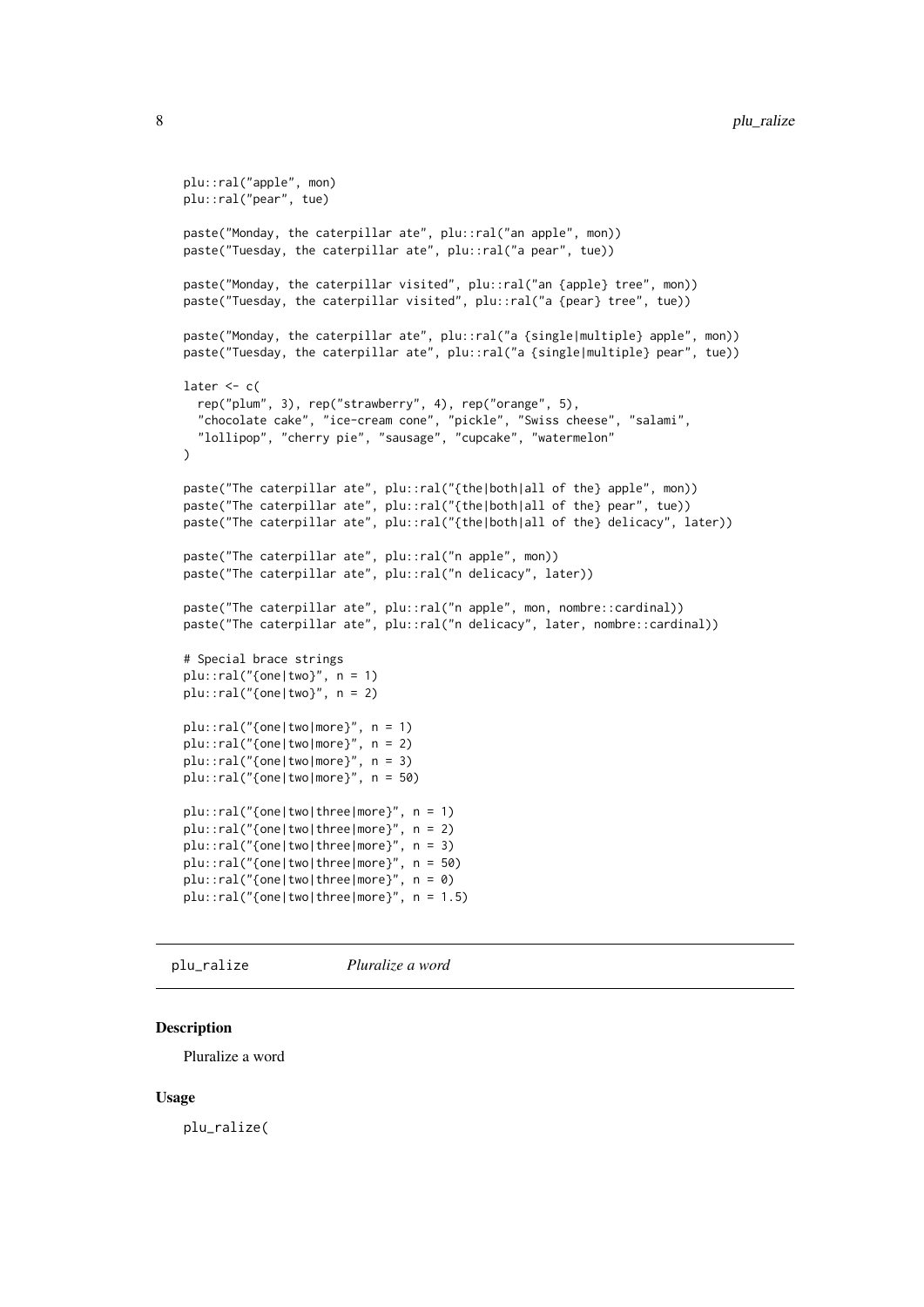```
x,
 irregulars = getOption("plu.irregulars", c("moderate", "conservative", "liberal",
    "none"))
)
ralize(
  x,
 irregulars = getOption("plu.irregulars", c("moderate", "conservative", "liberal",
    "none"))
\lambda
```
### Arguments

| X          | A character vector of English words to be pluralized                                                                                                                                                                                                                                                                                                                                                                                                                                                                                                                                          |
|------------|-----------------------------------------------------------------------------------------------------------------------------------------------------------------------------------------------------------------------------------------------------------------------------------------------------------------------------------------------------------------------------------------------------------------------------------------------------------------------------------------------------------------------------------------------------------------------------------------------|
| irregulars | What level of irregularity to use in pluralization. "moderate" uses the most<br>common pluralization. "conservative" uses the most common irregular plural<br>if one exists, even if a regular plural is more common. "liberal" uses a regular<br>plural if it exists, even if an irregular plural is more common. "none" attempts<br>to apply regular noun pluralization rules to all words. See section "Irregular<br>plurals" for more details. Defaults to "moderate". The default can be changed<br>by setting options (plu. irregulars). See examples in ralize () for more<br>details. |

# Value

The character vector x pluralized

### Irregular plurals

Many words in English have both regular and irregular plural forms. For example, the word "person" can be pluralized as "persons" or "people", and the word "formula" can be pluralized as "formulas" or "formulae". plu offers several options for how to handle words with multiple plurals.

- The moderate list attempts to apply the most common pluralization, whether it is regular or irregular. This chooses the irregular plural "people" but the regular plural "formulas".
- The conservative list attempts to apply an irregular plural to every word that has one. This chooses "people" and "formulae", but still uses regular plurals for words that have no irregular plural form.
- The liberal list attempts to apply a regular plural to every word that has one. This chooses "persons" and "formulas", but still uses irregular plurals for words that have no common regular plural, like "women". Many words in English have invariant plurals that look exactly the same as their singular forms, like "fish" or "deer". The liberal list attempts to use regular plurals for these words, producing "fishes" and "deers".
- The none list applies regular pluralization rules to all words, even those with no common regular plural. This produces, for example, "womans" as a plural for "woman" even though this is not a common English word.

#### Source

Irregular plurals list adapted from the Automatically Generated Inflection Database (AGID). See [plu-package](#page-0-0) for more details.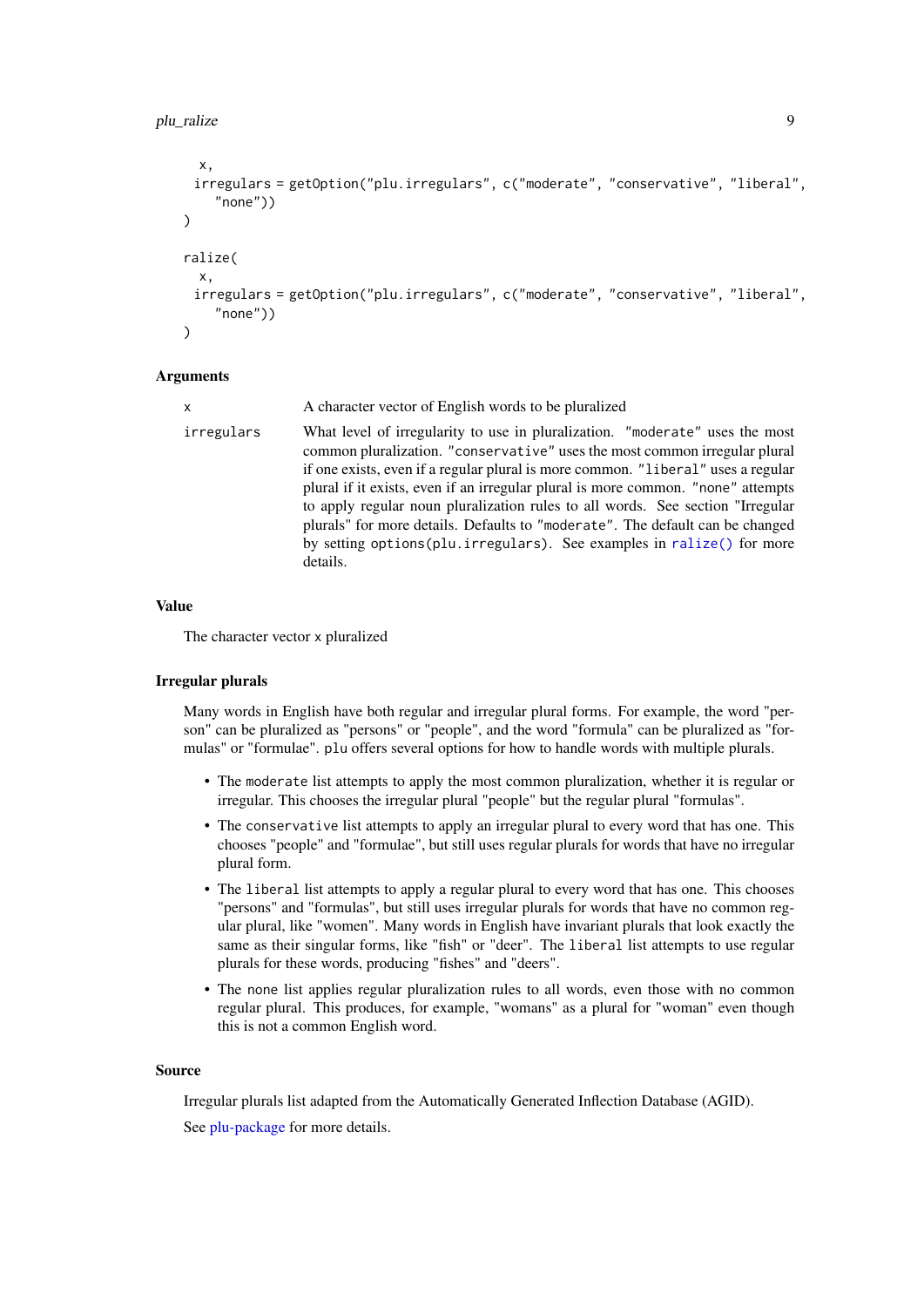# See Also

[plu\\_ral\(\)](#page-4-2) to pluralize an English phrase based on a condition

### Examples

```
plu::ralize("word")
plu::ralize(c("group", "word"))
```

```
plu::ralize(c("formula", "person", "child"), irregulars = "conservative")
plu::ralize(c("formula", "person", "child"), irregulars = "moderate")
plu::ralize(c("formula", "person", "child"), irregulars = "liberal")
plu::ralize(c("formula", "person", "child"), irregulars = "none")
```
plu\_stick *Collapse a vector into a natural language string*

# Description

Collapse a vector into a natural language string

### Usage

```
plu_stick(
  x,
  sep = " , " ,conj = " and ",
  oxford = getOption("plu.oxford_comma", FALSE),
  syndeton = lifecycle::deprecated(),
  fn = lifecycle::deprecated(),
  ...
\lambdastick(
  x,
 sep = ", ",
 conj = \int and ",
  oxford = getOption("plu.oxford_comma", FALSE),
  syndeton = lifecycle::deprecated(),
  fn = lifecycle::deprecated(),
  ...
)
```
### Arguments

| X      | A character vector (or a vector coercible to character).                                                                                                                                                                  |
|--------|---------------------------------------------------------------------------------------------------------------------------------------------------------------------------------------------------------------------------|
| sep    | A character to place between list items. Defaults to ", "                                                                                                                                                                 |
| coni   | A character to place between the penultimate and last list items. Defaults to "<br>and ". If NULL, sep is used.                                                                                                           |
| oxford | A logical indicating whether to place sep before conj $(x, y, and z)$ or not $(x, y)$<br>and z) in lists of length three or more. Defaults to FALSE. The default can be<br>changed by setting options (plu.oxford_comma). |

<span id="page-9-0"></span>